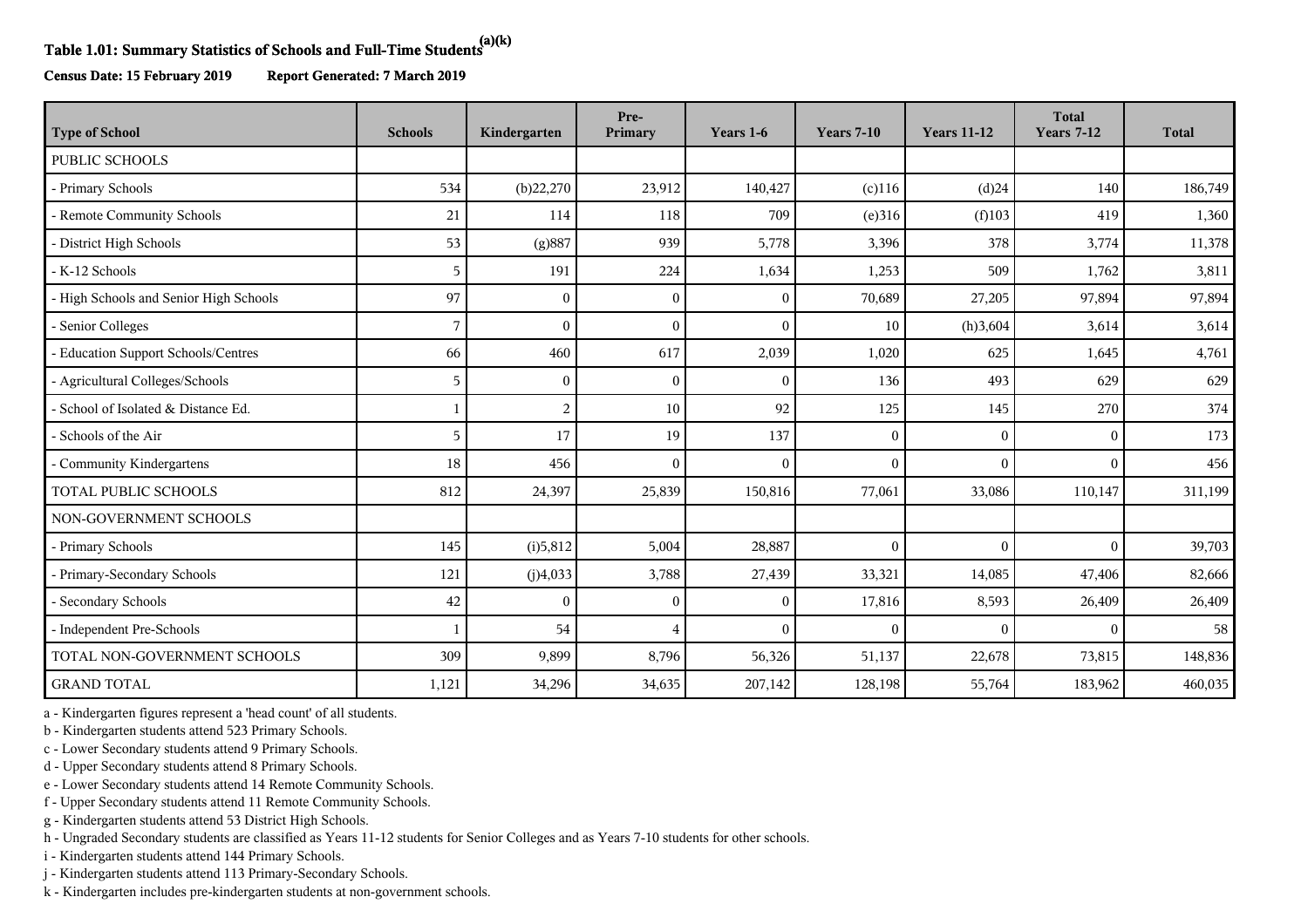## **Table 1.01: Summary Statistics of Metropolitan Schools and Full-Time Students(a)(k)**

**Census Date: 15 February 2019 Report Generated: 7 March 2019**

| <b>Type of School</b>                  | <b>Schools</b> | Kindergarten | Pre-<br>Primary | Years 1-6    | <b>Years 7-10</b> | <b>Years 11-12</b> | <b>Total</b><br><b>Years 7-12</b> | <b>Total</b> |
|----------------------------------------|----------------|--------------|-----------------|--------------|-------------------|--------------------|-----------------------------------|--------------|
| PUBLIC SCHOOLS                         |                |              |                 |              |                   |                    |                                   |              |
| - Primary Schools                      | 353            | $(b)$ 18,128 | 19,299          | 112,927      | (c)0              | (d)0               | $\mathbf{0}$                      | 150,354      |
| - District High Schools                | 2              | $(g)$ 116    | 116             | 692          | 639               | $\mathbf{0}$       | 639                               | 1,563        |
| - K-12 Schools                         |                | 34           | 52              | 455          | 336               | 157                | 493                               | 1,034        |
| - High Schools and Senior High Schools | 69             | $\theta$     | $\theta$        | $\mathbf{0}$ | 56,077            | 21,929             | 78,006                            | 78,006       |
| - Senior Colleges                      | 5              | $\Omega$     | $\theta$        | $\theta$     | 10                | (h)2,448           | 2,458                             | 2,458        |
| - Education Support Schools/Centres    | 53             | 441          | 601             | 1,869        | 854               | 526                | 1,380                             | 4,291        |
| - School of Isolated & Distance Ed.    |                | 2            | 10              | 92           | 125               | 145                | 270                               | 374          |
| - Community Kindergartens              | 15             | 329          | $\theta$        | $\mathbf{0}$ | $\mathbf{0}$      | $\mathbf{0}$       | $\Omega$                          | 329          |
| TOTAL PUBLIC SCHOOLS                   | 499            | 19,050       | 20,078          | 116,035      | 58,041            | 25,205             | 83,246                            | 238,409      |
| NON-GOVERNMENT SCHOOLS                 |                |              |                 |              |                   |                    |                                   |              |
| - Primary Schools                      | 98             | (i)4,742     | 4,032           | 23,136       | $\Omega$          | $\mathbf{0}$       | $\theta$                          | 31,910       |
| - Primary-Secondary Schools            | 82             | (j)3,300     | 3,089           | 22,553       | 28,832            | 12,722             | 41,554                            | 70,496       |
| - Secondary Schools                    | 32             | $\Omega$     | $\Omega$        | $\theta$     | 14,607            | 7,544              | 22,151                            | 22,151       |
| - Independent Pre-Schools              |                | 54           | 4               | $\theta$     | $\Omega$          | $\theta$           | $\Omega$                          | 58           |
| TOTAL NON-GOVERNMENT SCHOOLS           | 213            | 8,096        | 7,125           | 45,689       | 43,439            | 20,266             | 63,705                            | 124,615      |
| <b>GRAND TOTAL</b>                     | 712            | 27,146       | 27,203          | 161,724      | 101,480           | 45,471             | 146,951                           | 363,024      |

a - Kindergarten figures represent a 'head count' of all students.

b - Kindergarten students attend 350 Primary Schools.

c - Lower Secondary students attend 0 Primary Schools.

d - Upper Secondary students attend 0 Primary Schools.

e - Lower Secondary students attend 0 Remote Community Schools.

f - Upper Secondary students attend 0 Remote Community Schools.

g - Kindergarten students attend 2 District High Schools.

h - Ungraded Secondary students are classified as Years 11-12 students for Senior Colleges and as Years 7-10 students for other schools.

i - Kindergarten students attend 97 Primary Schools.

j - Kindergarten students attend 76 Primary-Secondary Schools.

k - Kindergarten includes pre-kindergarten students at non-government schools.